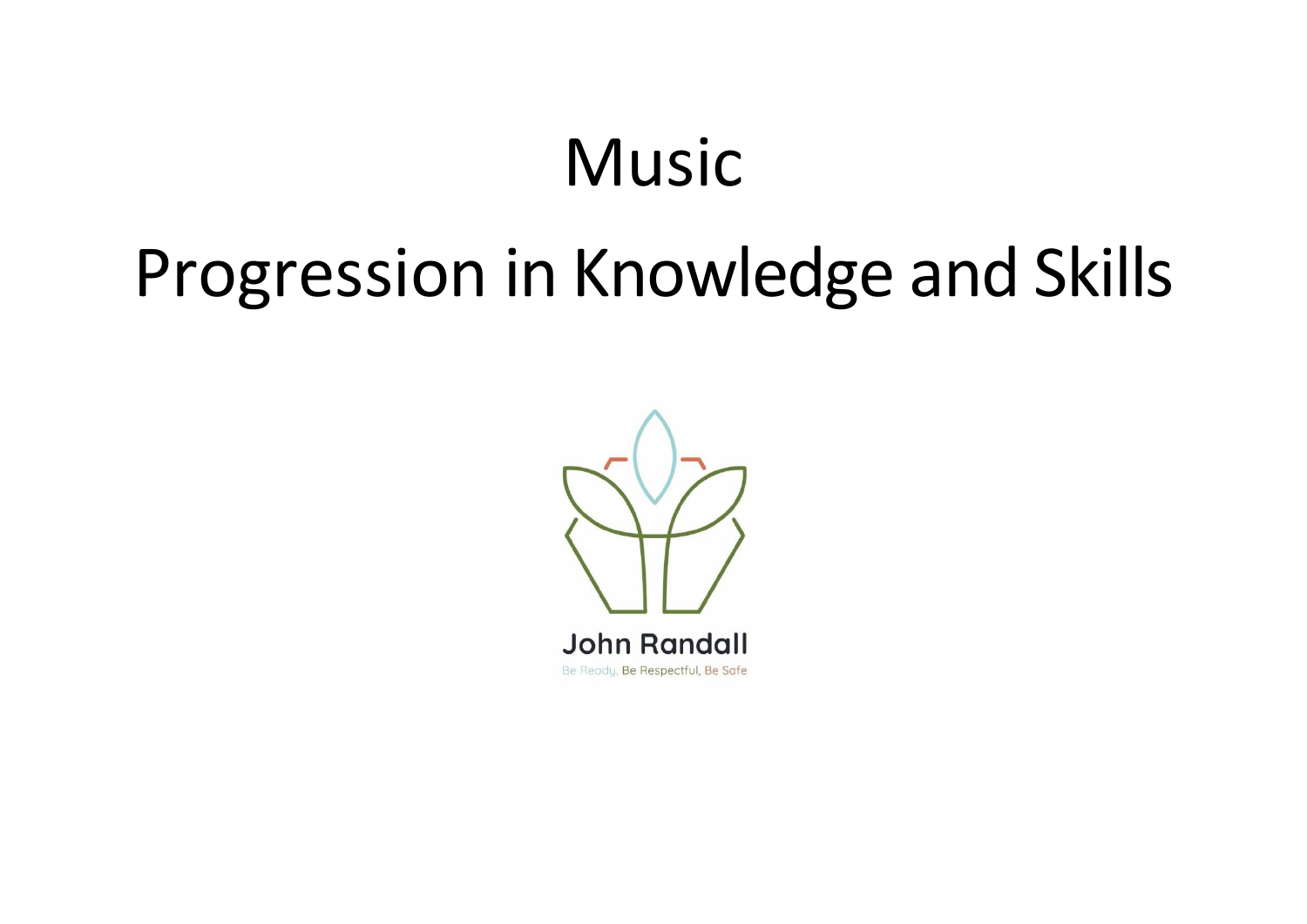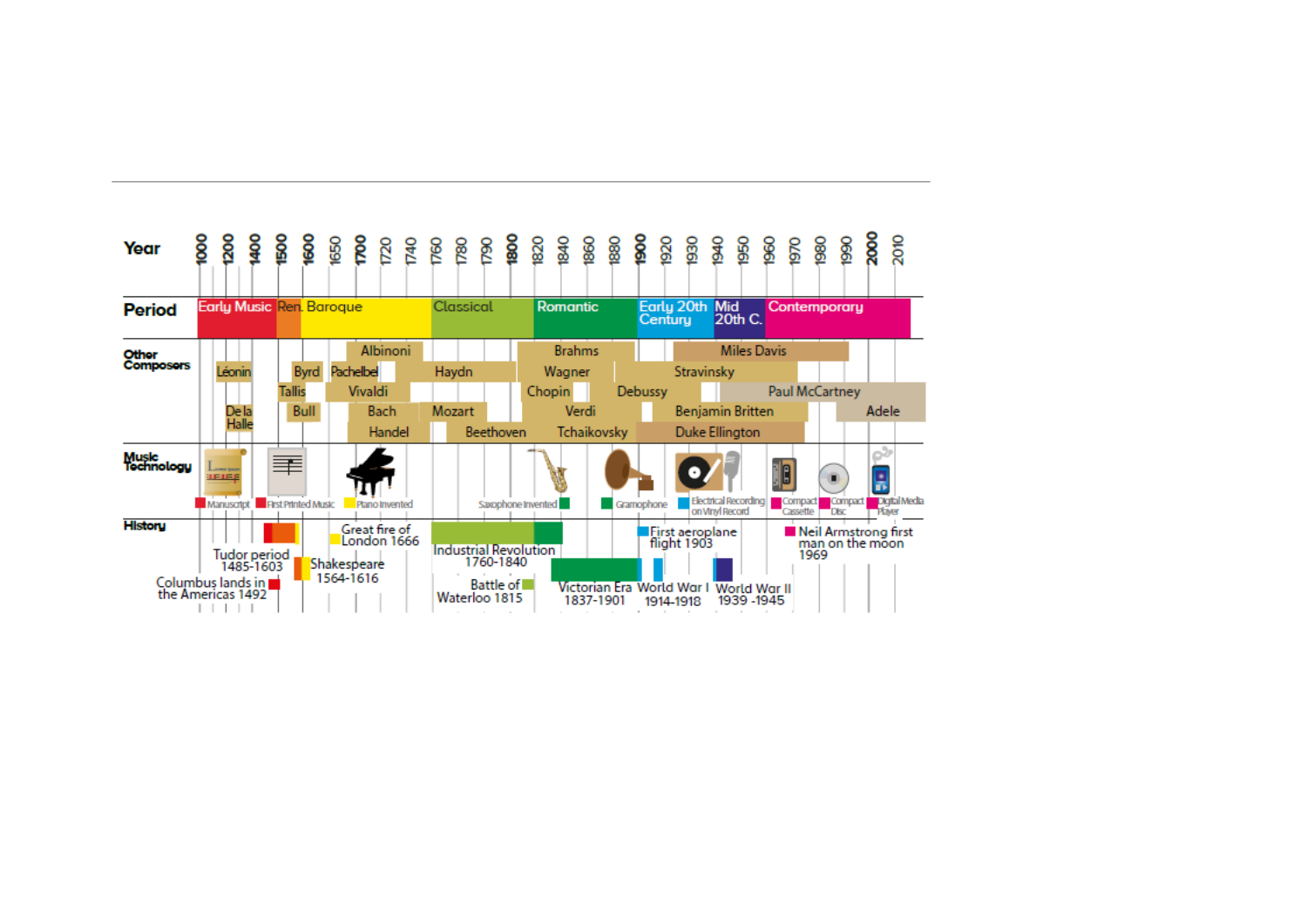|          | <b>EYFS</b>                                                                                 | Year 1                             | Year <sub>2</sub>                            | Year <sub>3</sub>                                                                                                                       | Year 4                                      | Year 5                                      | Year 6                                   |  |
|----------|---------------------------------------------------------------------------------------------|------------------------------------|----------------------------------------------|-----------------------------------------------------------------------------------------------------------------------------------------|---------------------------------------------|---------------------------------------------|------------------------------------------|--|
|          | ELG:                                                                                        | Pupils should be taught to:        |                                              | Pupils should be taught to:                                                                                                             |                                             |                                             |                                          |  |
|          | They represent their own ideas,<br>thoughts and feelings through                            | Listen with concentration and      | understanding to a range of high quality     | Appreciate and understand a wide range of high quality music drawn from different<br>traditions and from great composers and musicians. |                                             |                                             |                                          |  |
|          | design and technology, art, music,                                                          | live and recorded music.           |                                              | Develop an understanding of the history of music.                                                                                       |                                             |                                             |                                          |  |
|          | dance, role play and stories.                                                               |                                    |                                              |                                                                                                                                         |                                             |                                             |                                          |  |
|          | ~ Creates movement in response to music.                                                    | ~Use movement to                   | $\sim$ Use movement to                       | ~ To begin to find the                                                                                                                  | $~\sim$ To find the pulse                   | $\sim$ Find the pulse                       | $\sim$ Find the pulse                    |  |
|          | ~ Move rhythmically to music.                                                               | find/feel the pulse.               | find/feel the pulse<br>together and begin to | pulse when listening to<br>music by clapping,                                                                                           | together and start to<br>understand what    | whilst listening<br>to song/s. and count    | whilst listening<br>to song/s. and begin |  |
|          |                                                                                             |                                    | understand/feel                              | playing beats.                                                                                                                          | pulse is/does/means                         | beats in a bar.                             | to recognise the                         |  |
|          |                                                                                             |                                    | what pulse                                   |                                                                                                                                         | etc and begin to count                      |                                             | metre- (how many                         |  |
|          |                                                                                             |                                    | is/does/means etc.                           |                                                                                                                                         | beats in a bar.                             |                                             | beats in a bar).                         |  |
|          |                                                                                             |                                    |                                              |                                                                                                                                         |                                             |                                             |                                          |  |
| appraise |                                                                                             |                                    |                                              |                                                                                                                                         |                                             |                                             |                                          |  |
|          |                                                                                             |                                    |                                              |                                                                                                                                         |                                             |                                             |                                          |  |
|          | ~ Listen to a variety of styles of music.                                                   | ~ Begin to talk about the          | $\sim$ To talk about the                     | $\sim$ Talk about a wider                                                                                                               | $~\tilde{}$ Talk about a wider              | $\sim$ Talk about a wider                   | $\sim$ Listen with                       |  |
| bue      | ~ Answer and respond verbally to questions<br>asked by the teacher in response to pieces of | music and how it makes<br>us feel. | music and how<br>it makes us feel.           | range of music and how<br>it makes us feel.                                                                                             | range of music and<br>how it makes us feel. | range of music and<br>how it makes us feel, | increasing<br>concentration and          |  |
|          | music.                                                                                      |                                    | ~ Begin to use some                          | ~ Continue to encourage                                                                                                                 | $\sim$ Continue to                          | using an increasing                         | with a deeper                            |  |
| Listen   | ~ Begin to respond with movement to music                                                   |                                    | musical language                             | discussion and creative                                                                                                                 | encourage discussion                        | range of accurate                           | focus. Use a good                        |  |
|          | in a variety of styles.                                                                     |                                    | during discussion and                        | response. Use some                                                                                                                      | and creative                                | musical                                     | range of accurate                        |  |
|          |                                                                                             |                                    | when describing<br>feelings.                 | accurate musical<br>language during                                                                                                     | response. Use an<br>increasing range of     | language during<br>discussion and when      | musical language<br>when discussing and  |  |
|          |                                                                                             |                                    |                                              | discussion and when                                                                                                                     | accurate musical                            | describing feelings                         | describing feelings.                     |  |
|          |                                                                                             |                                    |                                              | describing feelings.                                                                                                                    | language during                             |                                             |                                          |  |
|          |                                                                                             |                                    |                                              |                                                                                                                                         | discussion and when                         |                                             |                                          |  |
|          |                                                                                             |                                    |                                              |                                                                                                                                         | describing feelings.                        |                                             |                                          |  |
|          |                                                                                             |                                    |                                              |                                                                                                                                         |                                             |                                             |                                          |  |
|          | ~ To explore and listen to the sounds of a                                                  | $~\tilde{}$ To begin to notice     | ~To begin to identify                        | $\sim$ To recognise a range of                                                                                                          | ~ To begin recognise a                      | ~ To recognise a                            | $~\sim$ To recognise a                   |  |
|          | range of musical instruments.                                                               | differences and describe           | some musical                                 | musical instruments                                                                                                                     | wider range of musical                      | wider range of                              | wider range of                           |  |
|          |                                                                                             |                                    |                                              |                                                                                                                                         |                                             |                                             |                                          |  |
|          |                                                                                             | the different sounds of            | instruments when<br>listening to music.      | when listening to music.                                                                                                                | instruments when<br>listening to music.     | musical instruments<br>when listening to    | musical instruments<br>when listening to |  |

### **John Randall Primary School- Skills Progression in Music**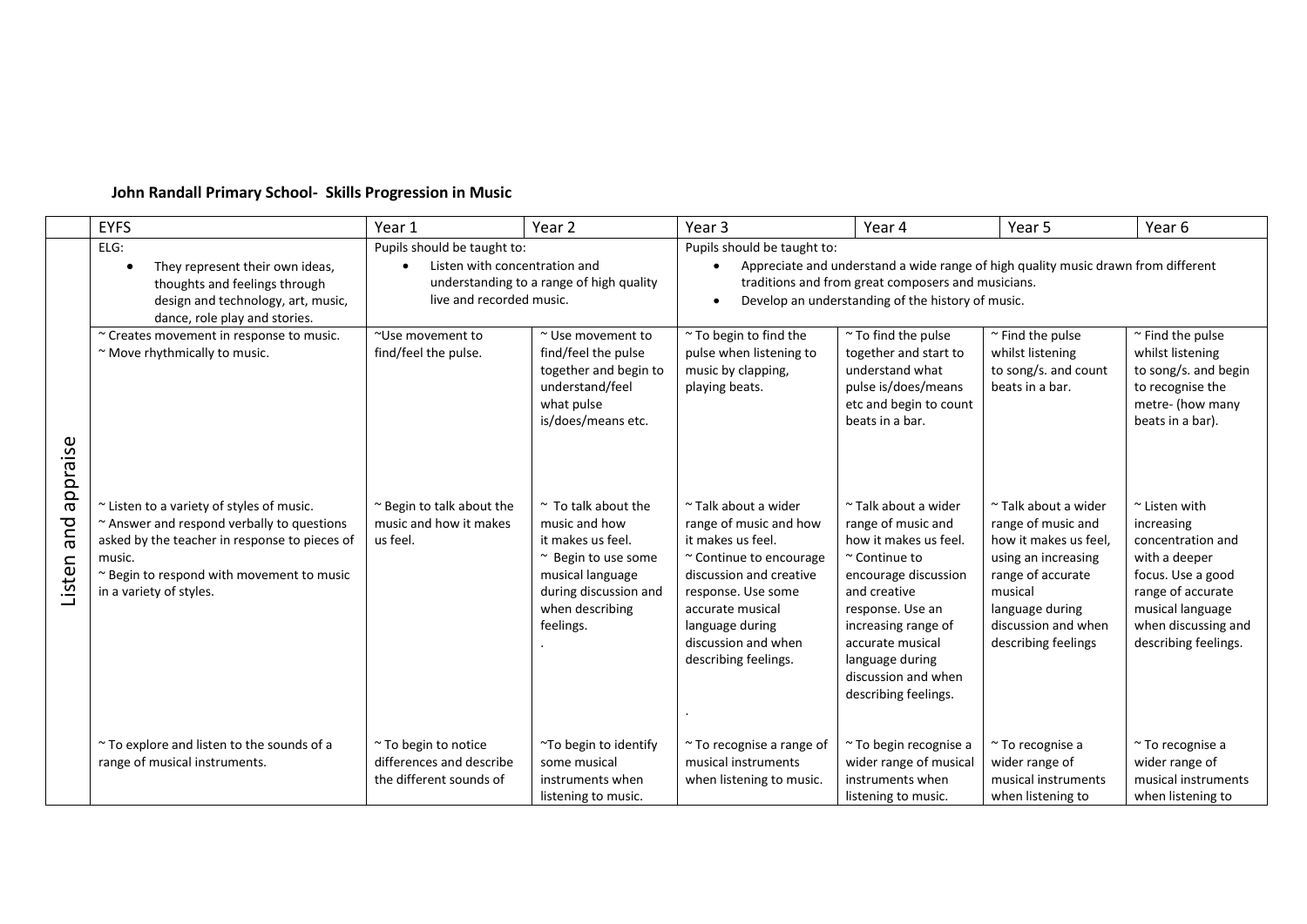|                                                                                                                                             | some musical instruments<br>when listening to music.                                                                           |                                                                                                                                                                                                                                                                                           |                                                                                                                                                                                                                                                                                                                                                                                 |                                                                                                                                                                                                                                                                                                                                                                                                                                  | music and to begin to<br>identify which<br>musical families they<br>belong to (e.g.<br>woodwind, brass etc).                                                                                                                                                                                                                                                                                                  | music and to more<br>accurately identify<br>which musical<br>families they belong<br>to (e.g. woodwind,<br>brass etc).                                                                   |
|---------------------------------------------------------------------------------------------------------------------------------------------|--------------------------------------------------------------------------------------------------------------------------------|-------------------------------------------------------------------------------------------------------------------------------------------------------------------------------------------------------------------------------------------------------------------------------------------|---------------------------------------------------------------------------------------------------------------------------------------------------------------------------------------------------------------------------------------------------------------------------------------------------------------------------------------------------------------------------------|----------------------------------------------------------------------------------------------------------------------------------------------------------------------------------------------------------------------------------------------------------------------------------------------------------------------------------------------------------------------------------------------------------------------------------|---------------------------------------------------------------------------------------------------------------------------------------------------------------------------------------------------------------------------------------------------------------------------------------------------------------------------------------------------------------------------------------------------------------|------------------------------------------------------------------------------------------------------------------------------------------------------------------------------------------|
| ~ To be exposed to listening to a wide range<br>of music from different musical styles and<br>genres and from different periods in history. | $~\tilde{}$ To listen to and talk<br>about different musical<br>styles and genres and<br>from different periods in<br>history. | $\sim$ To listen to and talk<br>about different<br>musical styles and<br>genres and from<br>different periods in<br>history.<br>~ To begin to discuss<br>and understand how<br>other<br>simple dimensions of<br>music fit with<br>each other and in the<br>music (dynamics<br>and tempo). | ~ To begin to be aware<br>of the context within<br>history of pieces of<br>music they listen to and<br>make links with they<br>already knows about<br>time periods in history.<br>~ To begin to discuss and<br>understand how other<br>simple<br>dimensions of music fit<br>with each other and in<br>the music (a wider<br>range of dynamics,<br>tempo and musical<br>styles). | $~\tilde{}$ To become more<br>aware of the purpose<br>of the context within<br>history of pieces of<br>music they listen to<br>and make links with<br>what they already<br>know about time<br>periods in history.<br>~ To more confidently<br>discuss and<br>understand how other<br>simple<br>dimensions of music<br>fit with each other<br>within<br>the music (a wider<br>range of dynamics,<br>tempo and musical<br>styles). | $\sim$ To continue to learn<br>to recognise style<br>indicators for<br>different genres of<br>music.<br>~ Use correct musical<br>language even<br>more consistently<br>during discussion and<br>when describing<br>feelings.<br>$\sim$ Discuss confidently<br>a range of<br>dimensions of<br>music and how they<br>fit into the music<br>they are listening to<br>and the effect this has<br>on the listener. | ~ To listen to a range<br>of music and discuss<br>with regard to the<br>range of instruments,<br>styles and genres,<br>and musical<br>dimensions, using<br>accurate musical<br>language. |
|                                                                                                                                             |                                                                                                                                |                                                                                                                                                                                                                                                                                           | ~ Listen to each other's<br>musical ideas,<br>compositions and<br>improvisations and begin<br>to suggest ways to<br>improve.                                                                                                                                                                                                                                                    | ~ Listen to each<br>other's<br>musical ideas and<br>more confidently<br>suggest ways to<br>improve.                                                                                                                                                                                                                                                                                                                              | ~ Listen to each<br>other's<br>musical ideas and<br>more confidently<br>suggest ways to<br>improve, beginning to<br>use musical language<br>such as dynamics,<br>rhythm, speed/<br>tempo.                                                                                                                                                                                                                     | ~ Listen to each<br>other's<br>musical ideas and<br>more confidently<br>suggest ways to<br>improve, using<br>musical language<br>such as dynamics,<br>rhythm, speed/<br>tempo.           |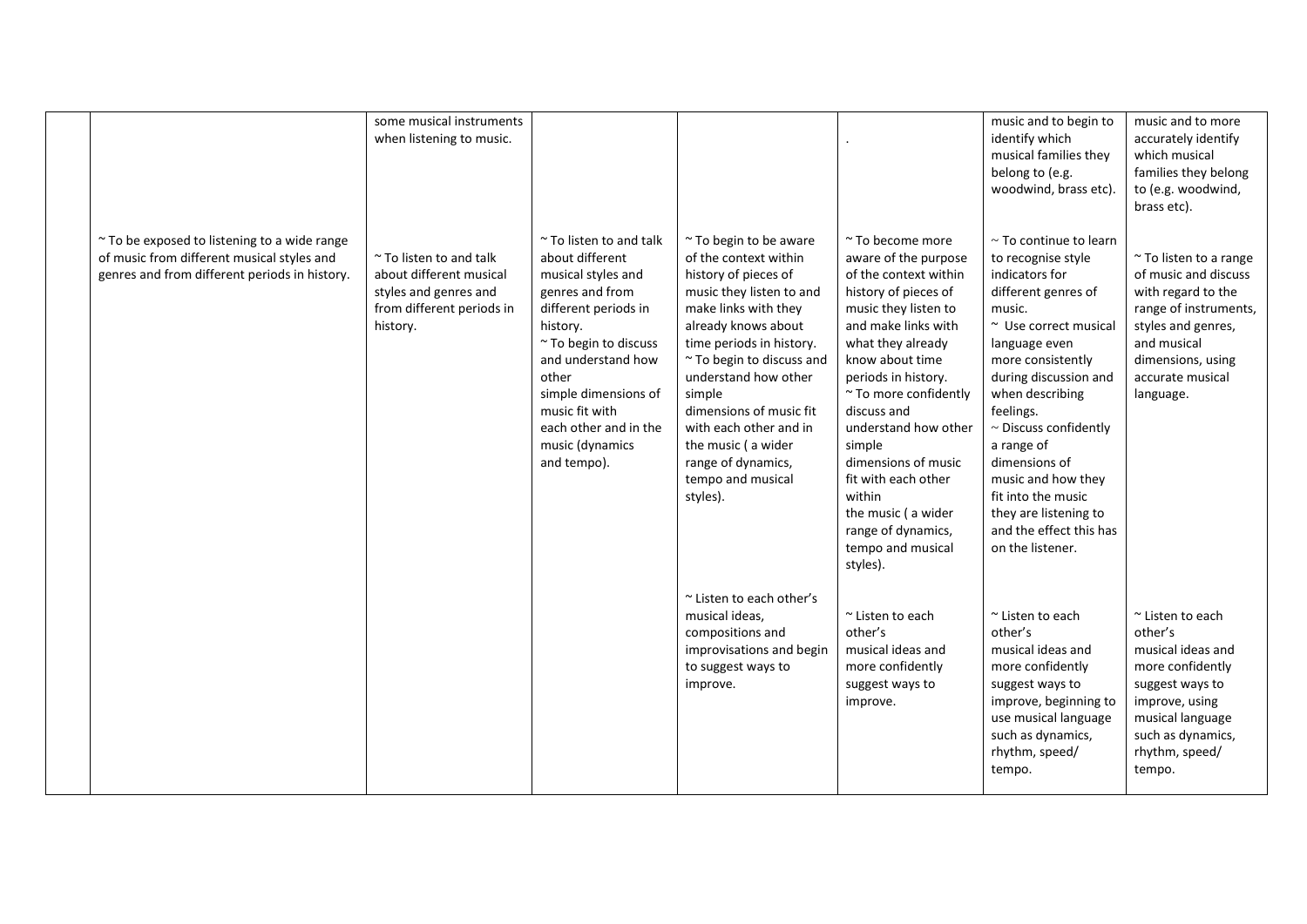|                                 | ELG: ~Children sing songs, make music     | Pupils should be taught to:              |                                                    | Pupils should be taught to:                                                      |                                                                       |                                          |                                                                                         |  |  |
|---------------------------------|-------------------------------------------|------------------------------------------|----------------------------------------------------|----------------------------------------------------------------------------------|-----------------------------------------------------------------------|------------------------------------------|-----------------------------------------------------------------------------------------|--|--|
|                                 | and dance, and experiment with ways of    |                                          | ~ Use their voices expressively and creatively     | ~Listen with attention to detail and recall sounds with increasing aural memory. |                                                                       |                                          |                                                                                         |  |  |
|                                 | changing them.                            | by singing songs and speaking chants and |                                                    |                                                                                  |                                                                       |                                          | ~Play and perform in solo and ensemble contexts, using their voices and playing musical |  |  |
|                                 | ~They represent their own ideas,          | rhymes.                                  |                                                    |                                                                                  | instruments with increasing accuracy, fluency, control and expression |                                          |                                                                                         |  |  |
|                                 | thoughts and feelings through design      | ~ Play tuned and untuned instruments     |                                                    |                                                                                  | ~ Use and understand staff and other musical notations                |                                          |                                                                                         |  |  |
|                                 | and technology, art, music, dance, role   | musically.                               |                                                    |                                                                                  |                                                                       |                                          |                                                                                         |  |  |
|                                 | play and stories.                         |                                          |                                                    |                                                                                  |                                                                       |                                          |                                                                                         |  |  |
|                                 | ~ Join in with familiar rhymes, songs and | ~ Sing simple songs                      | $\sim$ Sing with increasing                        | $\sim$ Sing with                                                                 | $\sim$ Sing with                                                      | ~ Make use of a                          | ~ Select and make expressive                                                            |  |  |
|                                 | chants.                                   | from memory with                         | expression and greater                             | awareness of                                                                     | awareness of                                                          | range of expressive                      | use of tempo, dynamics,                                                                 |  |  |
|                                 |                                           | accuracy of pitch.                       | accuracy of pitch.                                 | breathing and                                                                    | dynamics, phrasing                                                    | elements in own                          | phrasing and timbre etc.                                                                |  |  |
|                                 |                                           |                                          |                                                    | diction.                                                                         | and pitch control.                                                    | performance.                             |                                                                                         |  |  |
|                                 |                                           |                                          |                                                    |                                                                                  |                                                                       |                                          |                                                                                         |  |  |
|                                 |                                           |                                          |                                                    |                                                                                  |                                                                       |                                          |                                                                                         |  |  |
|                                 | ~ Repeat and copy short melodic and       | $\sim$ Perform simple                    | ~ Perform with control of                          | ~ Maintain a simple                                                              | $\sim$ Maintain and                                                   | ~ Maintain a                             | ~ Maintain a complex part in                                                            |  |  |
|                                 | rhythmic patterns.                        | patterns and<br>accompaniments           | pulse and awareness of<br>what others are playing. | part within an<br>ensemble of choral                                             | increasingly complex<br>part in an ensemble                           | complex part in an<br>ensemble or choral | a large ensemble or choral<br>group with multiple parts.                                |  |  |
|                                 |                                           | keeping to a steady                      |                                                    | group                                                                            | or choral group.                                                      | group. (increasingly                     | (increasingly difficult melody                                                          |  |  |
|                                 |                                           | pulse.                                   |                                                    |                                                                                  |                                                                       | difficult melody and                     | and words, sometimes in two                                                             |  |  |
|                                 |                                           |                                          |                                                    |                                                                                  |                                                                       | words, sometimes in                      | parts).                                                                                 |  |  |
|                                 |                                           |                                          |                                                    |                                                                                  |                                                                       | two parts).                              |                                                                                         |  |  |
| playing instruments/ Performing |                                           |                                          |                                                    |                                                                                  |                                                                       |                                          |                                                                                         |  |  |
|                                 |                                           |                                          |                                                    | ~ To begin to                                                                    | ~ How important it is                                                 | $\sim$ To demonstrate                    | $~\sim$ To demonstrate and                                                              |  |  |
|                                 |                                           |                                          |                                                    | consider why it is                                                               | and why we                                                            | good posture,                            | maintain good posture,                                                                  |  |  |
|                                 |                                           |                                          |                                                    | important to                                                                     | warm up our voices,                                                   | breathing and voice<br>projection when   | breathing and voice<br>projection when singing.                                         |  |  |
|                                 |                                           |                                          |                                                    | warm up our<br>voices, posture,                                                  | posture,<br>breathing and voice                                       | singing.                                 |                                                                                         |  |  |
| bue                             |                                           |                                          |                                                    | breathing and voice                                                              | projection.                                                           |                                          |                                                                                         |  |  |
|                                 |                                           |                                          |                                                    | projection.                                                                      |                                                                       |                                          |                                                                                         |  |  |
|                                 |                                           |                                          |                                                    |                                                                                  |                                                                       |                                          |                                                                                         |  |  |
| Singing                         |                                           |                                          |                                                    |                                                                                  |                                                                       | $\sim$ Begin to                          | $\sim$ Demonstrate musical                                                              |  |  |
|                                 |                                           |                                          |                                                    |                                                                                  |                                                                       | demonstrate musical                      | quality                                                                                 |  |  |
|                                 |                                           |                                          |                                                    |                                                                                  |                                                                       | quality                                  | and understanding of how                                                                |  |  |
|                                 |                                           |                                          |                                                    |                                                                                  |                                                                       | and understanding                        | the                                                                                     |  |  |
|                                 |                                           |                                          |                                                    |                                                                                  |                                                                       | of how the                               | interrelated dimensions of                                                              |  |  |
|                                 |                                           |                                          |                                                    |                                                                                  |                                                                       | interrelated<br>dimensions of            | music play their part. (e.g.<br>tempo, rhythm, dynamics).                               |  |  |
|                                 |                                           |                                          |                                                    |                                                                                  |                                                                       | music play their                         |                                                                                         |  |  |
|                                 |                                           |                                          |                                                    |                                                                                  |                                                                       | part. (e.g. tempo,                       |                                                                                         |  |  |
|                                 |                                           |                                          |                                                    |                                                                                  |                                                                       | rhythm, dynamics).                       |                                                                                         |  |  |
|                                 |                                           |                                          |                                                    |                                                                                  |                                                                       |                                          |                                                                                         |  |  |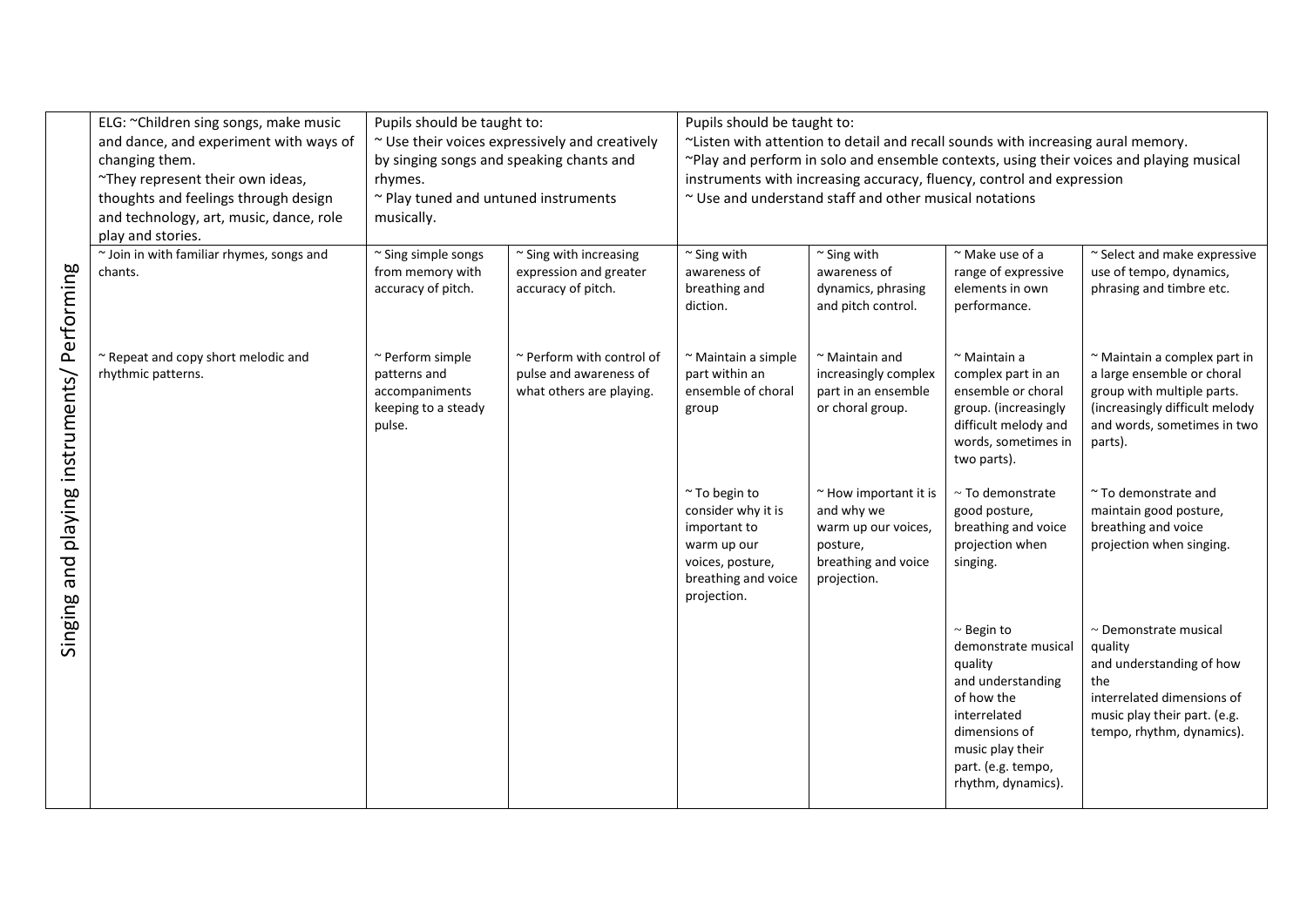|      | ~Explore the sounds of different instruments | $\sim$ To begin to play                     | $\sim$ To learn to play together            | $~\sim$ Continue to         | $~\sim$ Continue to   | ~ To begin to play    | ~ Play and perform in solo                                                              |
|------|----------------------------------------------|---------------------------------------------|---------------------------------------------|-----------------------------|-----------------------|-----------------------|-----------------------------------------------------------------------------------------|
|      | and how to play instruments in different     | together in a band or                       | in a band or ensemble.                      | experience playing          | experience playing    | and perform in solo   | and ensemble                                                                            |
|      | ways.                                        | ensemble.                                   | $\sim$ Join in and stop as                  | together in a band          | together in a band or | and ensemble          | contexts, playing musical                                                               |
|      |                                              | $\sim$ To begin to join in                  | appropriate.                                | or ensemble.                | ensemble.             | contexts, playing     | instruments                                                                             |
|      |                                              | and stop as                                 | $\sim$ Learn how to follow a                | $~\sim$ Respond to          | ~ Respond to          | musical instruments   | with increasing accuracy,                                                               |
|      |                                              | appropriate.                                | leader / conductor.                         | musical cues such           | musical cues such as  | with increasing       | fluency and maintaining an                                                              |
|      |                                              | $\sim$ To begin to learn                    |                                             | as starting and             | starting and          | accuracy, fluency     | appropriate pulse and                                                                   |
|      |                                              | how to follow a                             |                                             | stopping.                   | stopping.             | and maintaining an    | appropriate dynamic levels.                                                             |
|      |                                              | leader / conductor.                         |                                             | ~Follow a                   | ~Follow a             | appropriate pulse.    |                                                                                         |
|      |                                              |                                             |                                             | leader/conductor.           | leader/conductor to   | Begin to use          |                                                                                         |
|      |                                              |                                             |                                             |                             | maintain              | different dynamic     |                                                                                         |
|      |                                              |                                             |                                             |                             | appropriate pulse     | levels.               |                                                                                         |
|      |                                              |                                             |                                             |                             | and simple changes    |                       |                                                                                         |
|      |                                              |                                             |                                             |                             | in dynamic levels.    |                       |                                                                                         |
|      |                                              |                                             |                                             |                             |                       |                       |                                                                                         |
|      |                                              |                                             | ~ To begin to learn to play                 |                             |                       |                       |                                                                                         |
|      | ~Explore the sounds of different instruments | ~ To begin to learn to                      | a specific instrument                       | $\sim$ To learn to treat    | $\sim$ To continue to | $\sim$ To continue to | ~ To become more skilled in                                                             |
|      | and how to play instruments in different     | play a range of                             | correctly and treat it with                 | each instrument             | learn to treat each   | treat each            | using techniques to play an                                                             |
|      | ways.                                        | instruments                                 | respect.                                    | with respect and            | instrument            | instrument with       | instrument, using the                                                                   |
|      |                                              | correctly and treat                         |                                             | use the correct             | with respect and use  | respect and use the   | interrelated dimensions of                                                              |
|      |                                              | them with respect.                          |                                             | techniques to play          | the correct           | correct techniques    | music to enhance                                                                        |
|      |                                              |                                             |                                             | them.                       | techniques to play    | to play them.         | performance.                                                                            |
|      |                                              |                                             |                                             |                             | them.                 |                       |                                                                                         |
|      |                                              |                                             |                                             |                             |                       |                       |                                                                                         |
|      |                                              |                                             | ~ To follow direction from                  |                             |                       |                       |                                                                                         |
|      | ~ Join in with singing songs and chants.     | ~ To begin to follow                        | a conductor when singing,                   | ~ Begin to follow           | ~ Follow directions   | ~ Begin to            | $\sim$ Understand role of the                                                           |
|      |                                              | direction from a                            | playing, clapping for some                  | directions from a           | from a conductor for  | understand role of    | conductor in an ensemble/                                                               |
|      |                                              | conductor when                              | musical elements (one at                    | conductor for an            | an increasing range   | the conductor in an   | choir. Follow the                                                                       |
|      |                                              | singing, playing,                           | a time)- dynamics, tempo,                   | increasing range of         | of musical elements-  | ensemble/ choir.      | leader/conductor and have a                                                             |
|      |                                              | clapping for some                           | duration, pulse.                            | musical elements-           | pulse, dynamics,      | Follow the            | chance to be the                                                                        |
|      |                                              | musical elements                            |                                             | pulse, dynamics,            | tempo.                | leader/conductor      | leader/conductor.                                                                       |
|      |                                              | (one at a time)-                            |                                             | tempo.                      |                       | and have a            |                                                                                         |
|      |                                              | dynamics, tempo,                            |                                             |                             |                       | chance to be the      |                                                                                         |
|      |                                              | duration, pulse.                            |                                             |                             |                       | leader/conductor.     |                                                                                         |
|      | ELG: Children sing songs, make music         | Pupils should be taught to:                 |                                             | Pupils should be taught to: |                       |                       |                                                                                         |
| Comp | and dance, and experiment with ways of       |                                             | Experiment with, create, select and combine |                             |                       |                       | ~ Improvise and compose music for a range of purposes using the interrelated dimensions |
|      | changing them.                               | sounds using the interrelated dimensions of |                                             | of music                    |                       |                       |                                                                                         |
|      |                                              | music                                       |                                             |                             |                       |                       |                                                                                         |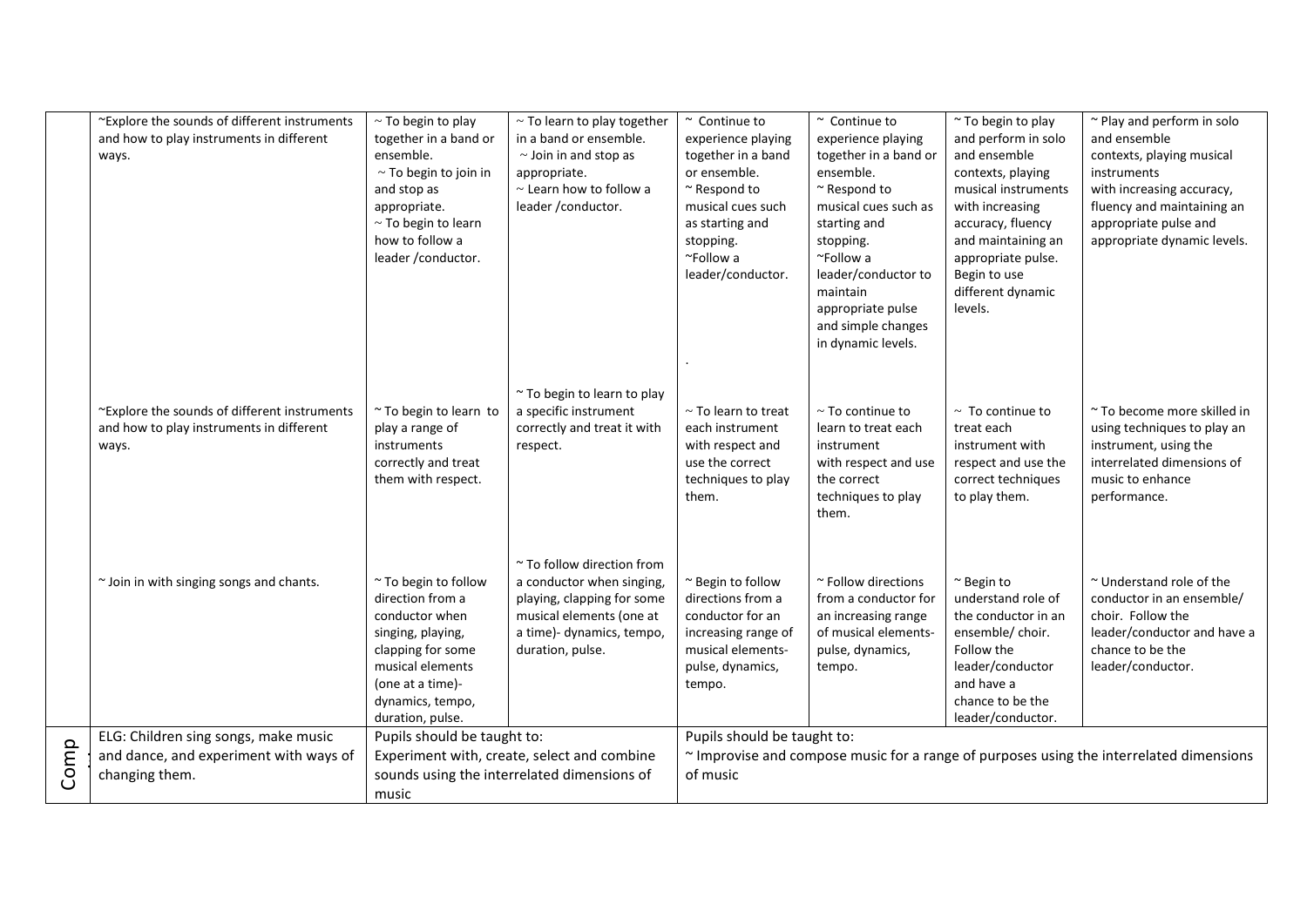| ~They represent their own ideas,<br>thoughts and feelings through design<br>and technology, art, music, dance, role<br>play and stories. |                                                                                                                        |                                                                                                                                            |                                                                                                                                                                           |                                                                                                                                                     |                                                                                                 |                                                                                                         |
|------------------------------------------------------------------------------------------------------------------------------------------|------------------------------------------------------------------------------------------------------------------------|--------------------------------------------------------------------------------------------------------------------------------------------|---------------------------------------------------------------------------------------------------------------------------------------------------------------------------|-----------------------------------------------------------------------------------------------------------------------------------------------------|-------------------------------------------------------------------------------------------------|---------------------------------------------------------------------------------------------------------|
| ~ Identify high and low sounds in the<br>environment.                                                                                    | ~ Recognise and<br>reproduce high and<br>low sounds.                                                                   | ~ Compare and contrast<br>sounds according to pitch.                                                                                       | $~\sim$ Explore<br>combinations or<br>clusters based on<br>pentatonic scales<br>e.g. C- CDEGA-<br>playing and singing<br>back simple songs.                               | ~ Explore and use<br>simple eight note<br>scales e.g. C to C or<br>five note pentatonic<br>scales- playing and<br>singing back songs.               | $\sim$ Create and<br>perform musical<br>pieces containing<br>more than one<br>pentatonic scale. | ~ Create and perform<br>musical pieces in more than<br>one key.                                         |
| ~ Identify long and short sounds in the<br>environment.                                                                                  | ~ Recognise and<br>reproduce long and<br>short sounds.<br>(clapping, singing and<br>playing back musical<br>patterns). | ~ Compare and contrast<br>sounds according to<br>duration. (clapping,<br>singing and playing back<br>and improvising musical<br>patterns). | $\sim$ Improvise a<br>repeated pattern-<br>ostinato using 2<br>notes on tuned<br>instruments.                                                                             | $~\sim$ Improvise a<br>repeated pattern<br>using up to 5 notes<br>on tuned<br>instruments.                                                          | ~ Begin to create<br>own melodies<br>within the context of<br>the song that is<br>being learnt. | ~ Confidently create your<br>own melodies<br>within the context of the<br>song that is<br>being learnt. |
| ~ Identify loud and soft sounds in the<br>environment.                                                                                   | ~Recognise and<br>reproduce loud and<br>soft sounds.                                                                   | ~ Compare and contrast<br>sounds using dynamics.                                                                                           | ~ Begin to use a<br>wider range of<br>dynamic levels<br>within<br>improvisations and<br>performances when<br>guided by a<br>'conductor'.                                  | ~Use a wider range<br>of dynamic levels<br>within<br>improvisations,<br>performances and<br>compositions.<br>Recognise crescendo<br>and diminuendo. | ~ Begin to use<br>dynamics to create<br>an expressive<br>performance.                           | ~ Use dynamic markings to<br>create an expressive<br>performance.                                       |
| ~~Identify fast and slow sounds in the<br>environment.                                                                                   | ~ Recognise and<br>reproduce fast and<br>slow sounds.                                                                  | ~ Compare and contrast<br>sounds according to<br>tempo.                                                                                    | ~Begin to<br>understand that the<br>top number of a<br>time signature<br>denotes the<br>number of beats in<br>bar, the meter.<br>$\sim$ Understand<br>notation associated | $\sim$ Understand that<br>the top number of a<br>time signature<br>denotes the number<br>of beats in bar, the<br>meter.                             | ~ Begin to use<br>knowledge of<br>notation to depict<br>rhythmic phrases<br>and patterns.       | ~ Use knowledge of notation<br>to depict, discuss and adapt<br>rhythmic phrases and<br>patterns.        |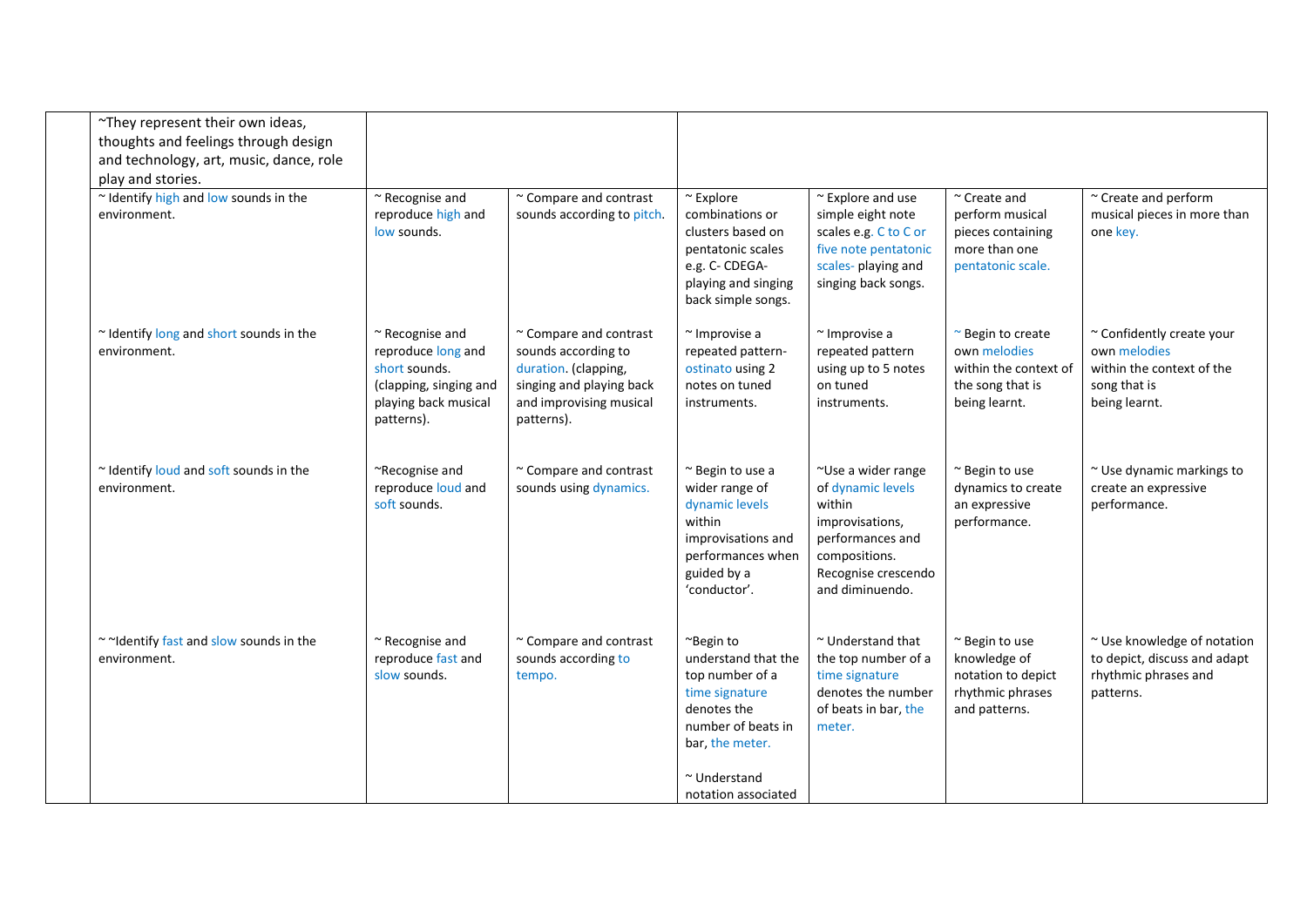|                                                                     |                                                                                                                                                |                                                                                                                                          | with duration e.g.<br>crotchet (one beat),<br>Minim (2 beats),<br>quavers (half a<br>beat), rest.                                                                                                                           | $~\sim$ Understand<br>notation associated<br>with duration e.g.<br>crotchet (one beat),<br>Minim (2 beats),<br>quavers (half a beat),<br>semi-breve (4 beats),<br>semi-quaver          | ~ Invent own music<br>using patterns with<br>different beats and<br>lengths of notes,<br>that they can begin<br>to describe.<br>~ Begin to read and<br>play simple rhythms                      | ~ Invent own music using<br>patterns with different beats<br>and lengths of notes, that<br>they can begin to describe.<br>~ To read and play simple<br>rhythms and patterns from<br>musical notation. |
|---------------------------------------------------------------------|------------------------------------------------------------------------------------------------------------------------------------------------|------------------------------------------------------------------------------------------------------------------------------------------|-----------------------------------------------------------------------------------------------------------------------------------------------------------------------------------------------------------------------------|----------------------------------------------------------------------------------------------------------------------------------------------------------------------------------------|-------------------------------------------------------------------------------------------------------------------------------------------------------------------------------------------------|-------------------------------------------------------------------------------------------------------------------------------------------------------------------------------------------------------|
| ~ Sings to self.<br>~ Makes up rhythms.<br>~ Makes up simple songs. | ~ Use voices, clapping<br>and instruments to<br>experiment with<br>beginning to create<br>their own simple<br>rhythms and musical<br>patterns. | ~ Use voices, clapping and<br>instruments to<br>experiment with creating<br>their own simple rhythms<br>and melodic musical<br>patterns. | ~ To begin to more<br>carefully consider<br>how to compose<br>and improvise using<br>rhythm and pitch<br>on tuned<br>instruments.                                                                                           | (quarter beat), rest.<br>~ To begin to more<br>carefully consider<br>how to compose and<br>improvise using<br>rhythm and a wider<br>range of musical<br>notes on tuned<br>instruments. | and patterns from<br>musical notation.<br>$~\sim$ To carefully<br>consider how to<br>compose and<br>improvise using<br>rhythm and a wider<br>range of musical<br>notes on tuned<br>instruments. | ~ To musically demonstrate<br>an understanding and use of<br>the interrelated dimensions<br>of music during their own<br>compositions and<br>improvisations.                                          |
|                                                                     |                                                                                                                                                |                                                                                                                                          | $~\sim$ Begin to record<br>compositions in any<br>way that is<br>appropriate - using<br>graphic/pictorial<br>notation,<br>using ICT, video or<br>with formal<br>notation.<br>$~\sim$ Begin to<br>recognise and<br>musically | $\sim$ Record the<br>composition in any<br>way that is<br>appropriate - using<br>graphic/pictorial<br>notation,<br>using ICT, video or<br>with formal<br>notation.                     | ~ Use voice, sounds,<br>technology and<br>instruments in<br>creative ways.<br>Record the<br>composition in any<br>way appropriate.<br>$~\sim$ Begin to notate                                   | ~ Use voice, sounds,<br>technology and<br>instruments in creative ways.<br>Record the<br>composition in any way<br>appropriate.<br>$~\tilde{}$ To notate music in                                     |
|                                                                     |                                                                                                                                                |                                                                                                                                          | demonstrate<br>awareness of a link<br>between<br>shape and pitch<br>using graphic                                                                                                                                           | $\sim$ To recognise and<br>musically<br>demonstrate<br>awareness of a link<br>between                                                                                                  | music in different<br>ways, using<br>graphic/ pictorial<br>notation, video, ICT<br>or with formal                                                                                               | different ways, using<br>graphic/ pictorial notation,<br>video, ICT or with formal<br>notation if appropriate.                                                                                        |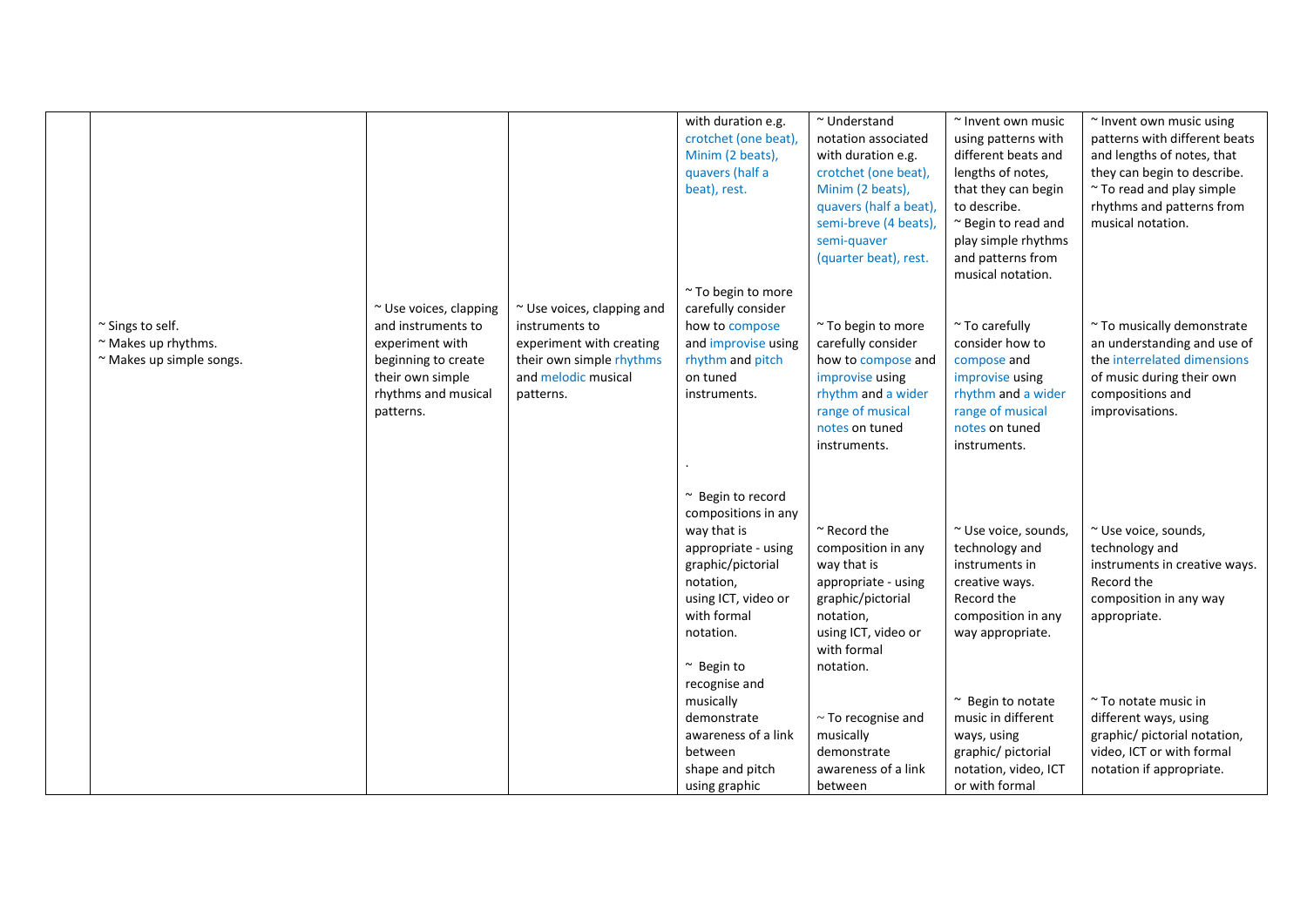|                                                                             |                                                                                                                                                                                                                                                                                                                                                                                                                                                                                                                                                                                                                                                                                                                                                                                                                                                                                                                                                                                                                                                                                                                                                                                                                                                                                                                                                                                                      | appropriate.<br>$\sim$ Listen to their<br>own composition as<br>it unfolds (from<br>recordings) and<br>begin to make<br>decisions about it,<br>commenting on<br>what is good and<br>what they could do<br>to improve. | shape and pitch<br>using graphic<br>notations if<br>appropriate.<br>~ Listen to the their<br>own composition as<br>it unfolds (from<br>recordings) and<br>make decisions<br>about it, more<br>confidently<br>suggesting what is<br>good and what they<br>could do to improve. | appropriate.<br>$\sim$ Listen to their<br>own musical<br>compositions (from<br>recordings) and<br>more confidently<br>suggest ways to<br>improve, beginning<br>to use musical<br>language such as<br>dynamics, rhythm,<br>speed/tempo. | ~ Listen to their own musical<br>compositions (from<br>recordings) and more<br>confidently suggest ways to<br>improve, more accurately<br>using musical language such<br>as dynamics, rhythm, speed/<br>tempo. |  |  |  |
|-----------------------------------------------------------------------------|------------------------------------------------------------------------------------------------------------------------------------------------------------------------------------------------------------------------------------------------------------------------------------------------------------------------------------------------------------------------------------------------------------------------------------------------------------------------------------------------------------------------------------------------------------------------------------------------------------------------------------------------------------------------------------------------------------------------------------------------------------------------------------------------------------------------------------------------------------------------------------------------------------------------------------------------------------------------------------------------------------------------------------------------------------------------------------------------------------------------------------------------------------------------------------------------------------------------------------------------------------------------------------------------------------------------------------------------------------------------------------------------------|-----------------------------------------------------------------------------------------------------------------------------------------------------------------------------------------------------------------------|-------------------------------------------------------------------------------------------------------------------------------------------------------------------------------------------------------------------------------------------------------------------------------|----------------------------------------------------------------------------------------------------------------------------------------------------------------------------------------------------------------------------------------|----------------------------------------------------------------------------------------------------------------------------------------------------------------------------------------------------------------|--|--|--|
| them with a happier learning setting.<br>Listen to music:<br>Sing together: | What can parents do to support their child at home:<br>Music plays a very significant part in a child's life and by creating a stimulating learning environment at home you will not only increase their engagement but provide<br>Children spend most of their time at home especially at a younger age and children learn by listening, copying and memorising. By creating a musical environment at<br>home you are providing a great setting for your child's development.<br>~ Children love music and they love learning new songs or nursery rhymes. Simply just playing music in the background whilst your child is doing something or<br>teaching them new songs together is believed to be a great way to enhance your child's intelligence. It helps the body and the mind work together. Exposing children<br>to music during early development helps them learn the sounds and meanings of words. Dancing to music helps children build motor skills while allowing them to<br>practice self-expression. For children and adults, music helps strengthen memory skills.<br>~ Listen to variety of music at home. Talk to the children about their preferences and how the music makes them feel. Encourage them to express their emotions in<br>different ways. Talk about the sounds made by different instruments and the rhythm of the music - try clapping it together if you can. |                                                                                                                                                                                                                       |                                                                                                                                                                                                                                                                               |                                                                                                                                                                                                                                        |                                                                                                                                                                                                                |  |  |  |